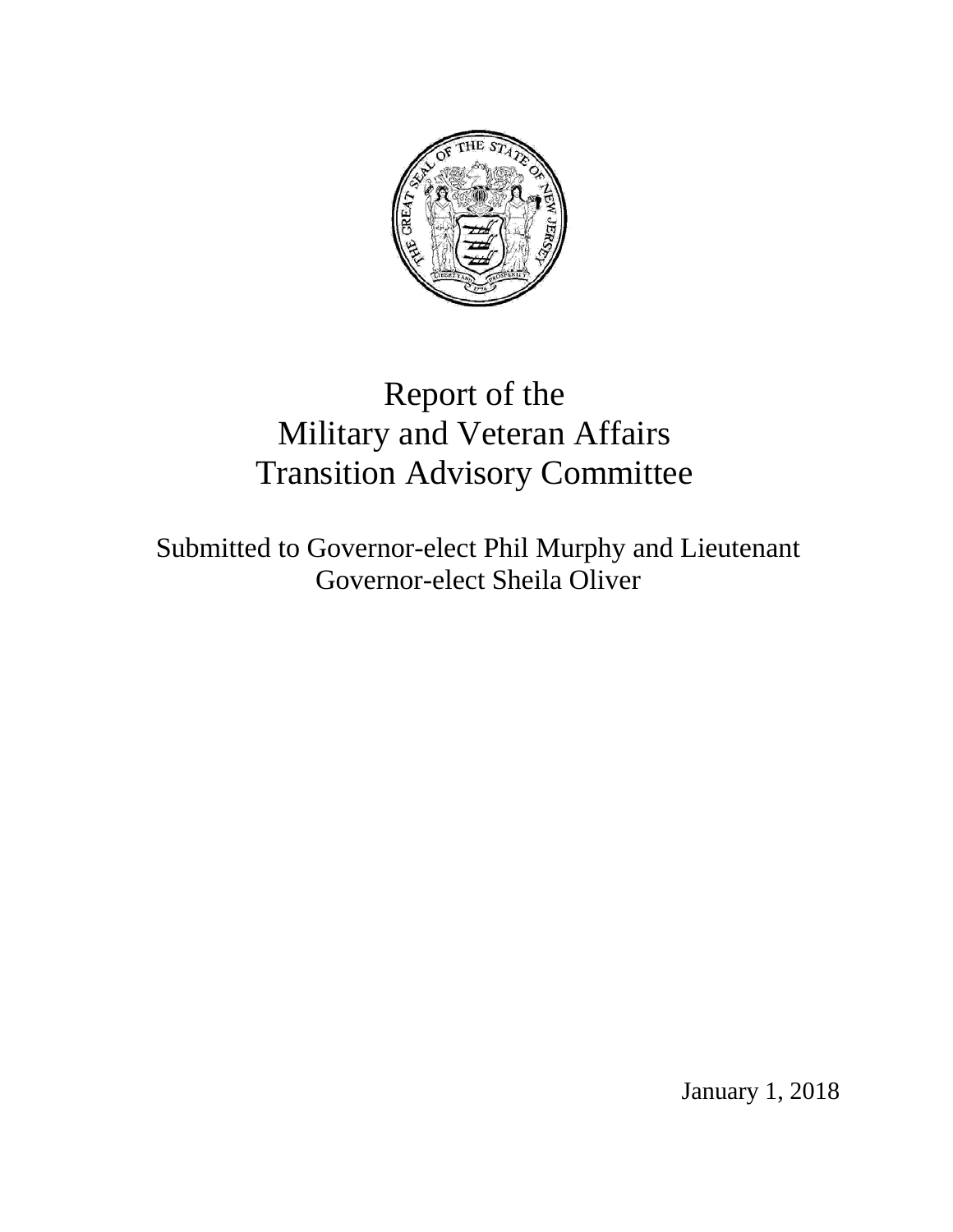#### **EXECUTIVE SUMMARY**

The Military and Veterans Affairs Policy Group recommends that the Governor-elect consider the following recommendations to accomplish the top six key priorities:

**I. Priority: Align the State definition of "Veteran" to match the federal definition for any and all benefits**

Acknowledge and recognize Veterans under the same principles as the federal government in regards to benefits.

- i. Support legislation to broaden the eligibility for various Veterans' benefits and expand the definition of Veteran to include retired members of the National Guard and Reserves with more than 20 years of service
- ii. Support legislation to expand eligibility for Veterans' civil service preference and create additional preference benefits
- **II. Priority: Conduct a feasibility/impact study to evaluate creating a separate Department of Veterans Affairs from the New Jersey Department of Military and Veterans Affairs (DMVA)**

Restructure the DMVA to deal with challenges that Veterans' face today as addressed in an op-ed by Governor-elect Murphy.

- i. Recommendation Number 1: Conduct a study to evaluate the feasibility of a separate NJ Department of Veterans Affairs and coordinate formal focus groups with a diverse array of leaders of many of the State's Veteran Service Organizations as well as Veterans from various conflicts
- ii. Recommendation Number 2: Conduct a feasibility analysis to determine options for centralizing all Veteran services

## **III. Priority: Coordinate with the federal Department of Veterans Affairs (VA) to improve health care**

Collaborate with the VA to evaluate solutions for underserved senior and southern Jersey Veteran communities.

- i. Implement regulations through the NJ Department of Health, or as a condition of any State funding received by hospitals and clinics, to require New Jersey healthcare entities to accept Tricare, VA Choice or military insurance reimbursement so that Veterans who lack access to the VA can get timely care
- ii. Implement regulations to expand access to "telehealth", starting with online prescription refills, renewal of medication and primary care help
- iii. Facilitate electronic medical records and database access across VA and private providers
- iv. Improve transportation to VA facilities. Provide public transportation directly to the Lyons VA facility, which provides women's services, beginning with establishing bus service for Access Link/NJ Transit

## **IV. Priority***:* **Set a Statewide goal to get Veteran homelessness to "functional zero" within one year by focusing on residential job training and active outreach**

Continue national progress of the Obama Administration to end Veteran homelessness.

i. Set a Statewide goal by Executive Order to get Veteran homelessness to "functional zero" within one year by focusing on residential job training and active outreach (Veterans Haven, Stand Downs for homeless Veterans)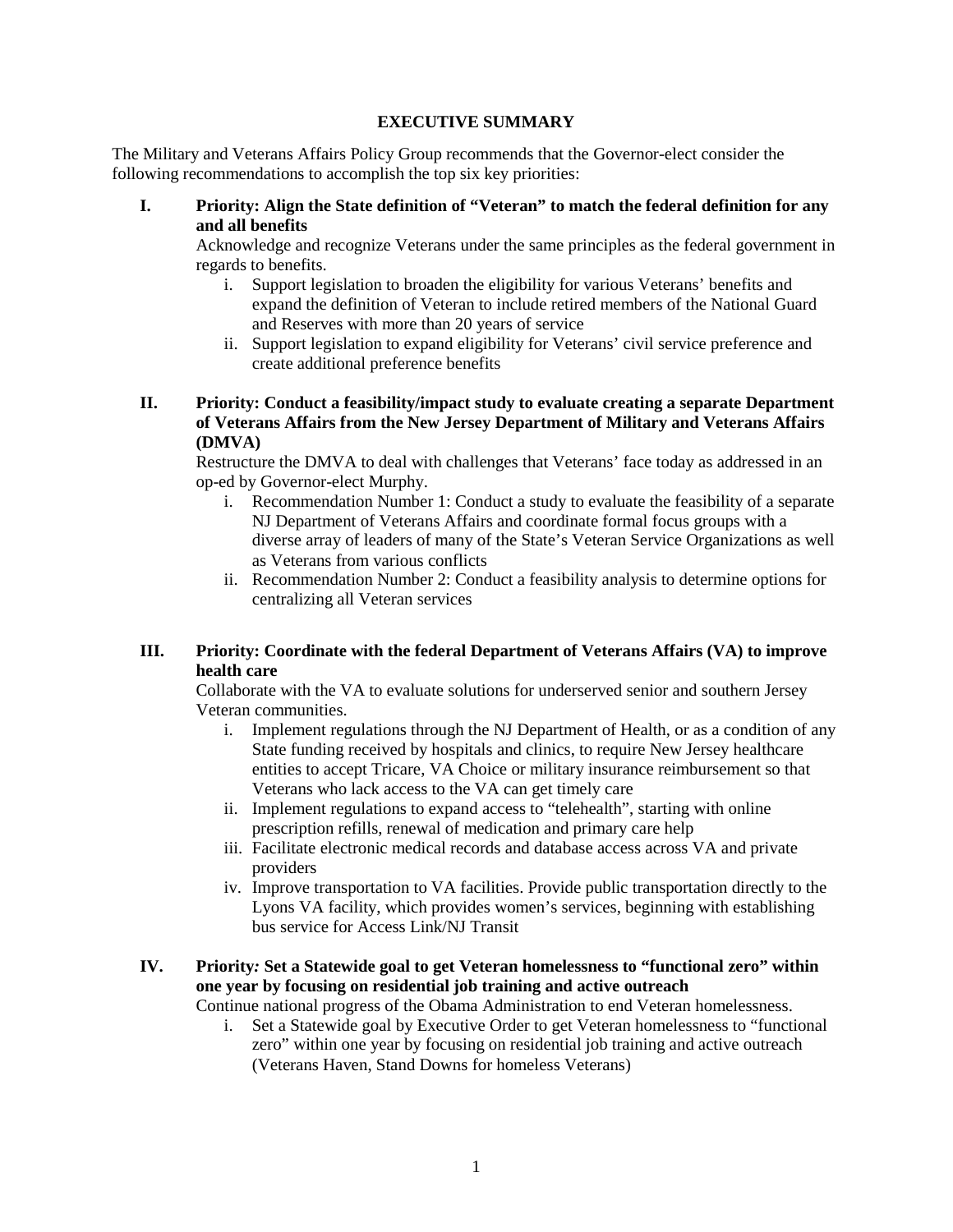**V. Priority: Establish a Task Force to ensure that New Jersey is fully using available federal funds to serve our Veterans and service members**

Maximize federal funds for Veterans, military personnel and families.

i. Create a Task Force by Executive Order to ensure that New Jersey is fully utilizing all available federal funds for skilled nursing facilities versus assisted living, homelessness, post-traumatic stress disorder care (PTSD), chronic pain, research, education and hospice care.

## **VI. Priority***:* **Improve outreach so as to increase the number of Veterans accessing their benefits**

Help to spread the word so that Veterans are aware of their benefits.

- i. Direct the DMVA by administrative action to create a user-friendly website with information on how to navigate the benefits system in New Jersey.
- ii. Expand 'peer to peer" Veterans' assistance in navigating benefits systems.
- iii. Ensure every county has a Veteran Service Office actively addressing Veterans' needs and establish a statewide coordination entity.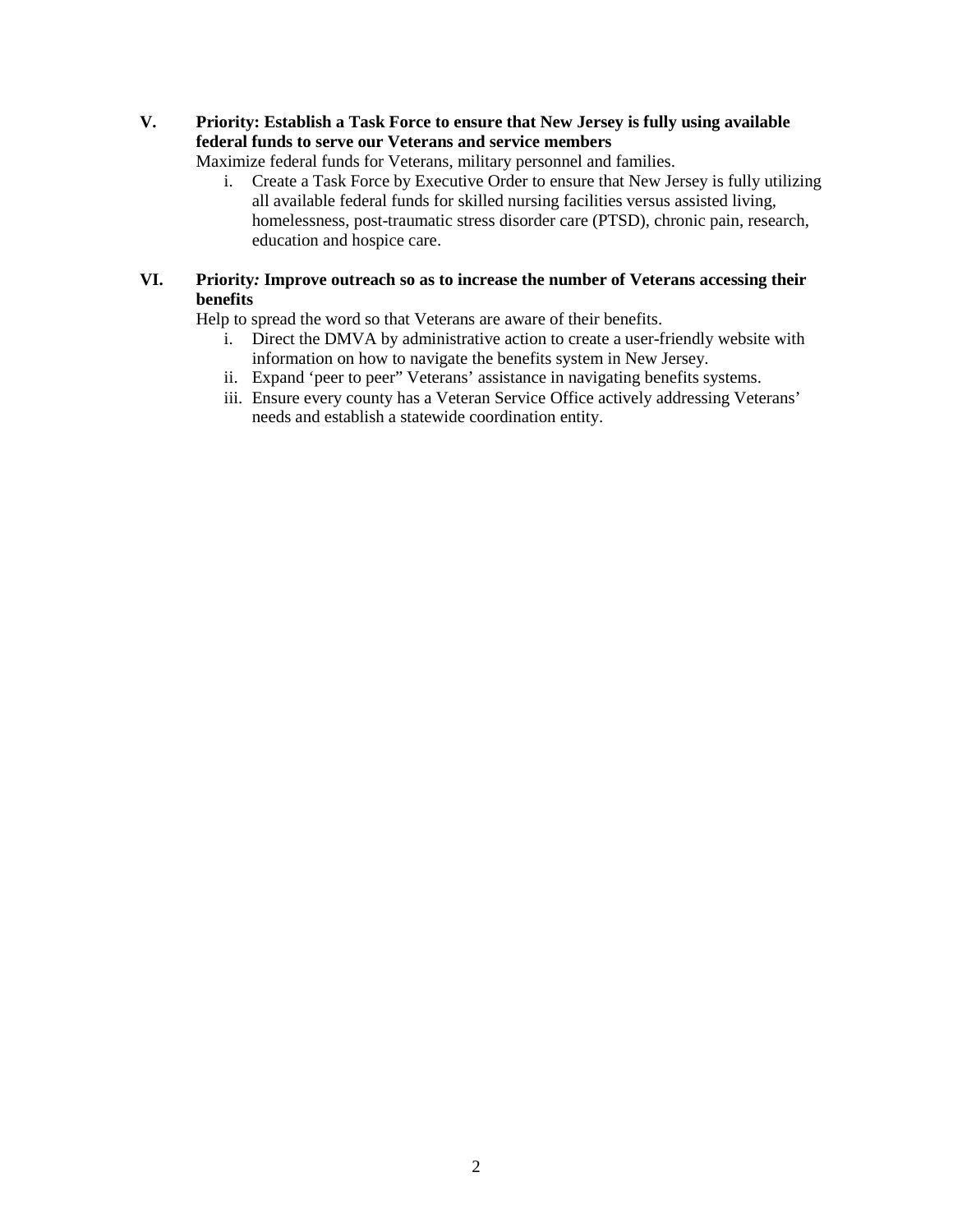## **REPORT**

## **I. PRIORITY: ALIGN STATE DEFINITION OF "VETERAN" TO MATCH FEDERAL DEFINITION**

The term "Veteran" is subject to various interpretations under the law, which invites confusion regarding benefits. Some Veterans still believe that you must serve in combat or spend 20 years on active military duty and retire. Veterans' benefits were not all created at one time and therefore eligibility criteria and benefits can differ. The result is that at the state level Veterans' eligibility for benefits vary depending on which program or benefit a person is applying for.

In New Jersey, the term "Veteran" commonly refers to a person who has served in any branch of the Armed Forces of the United States during a specific period, and often for a specific length of time. At present, in New Jersey there are a number of statutes that confer special benefits to Veterans who qualify. At the federal level, on the other hand, the statutes define a "Veteran" as a person who served in the active military, naval, or air service and who was discharged or released under conditions other than dishonorable. This definition means that any individual that completed service for any branch of the United States Armed Forces classifies as a Veteran as long as they were not dishonorably discharged.

To add to the confusion, the definition of a Veteran for a specific benefit in New Jersey often depends on either the particular period of time in which a person served in the armed forces or the type of service a person rendered. The benefits include: a) civil service preference; b) enhanced retirement benefits under the Teachers' Pension and Annuity Fund, the Public Employees' Retirement System, and the Police and Firemen's Retirement System; c) tuition credits at State colleges; and d) the Veterans' property tax deduction. Each of these statutes contains specific and differing qualifications for the benefit granted.

Currently, in order to qualify for Veterans' preference in New Jersey, a Veteran must have served at least 14 days of active duty during a qualified war era, as specified by the President of the United States or Secretary of Defense. Further, the New Jersey Constitution provides that honorably discharged veterans of certain wars or other military emergencies who are residents of New Jersey, and their surviving spouses, are entitled annually to a \$250 deduction from the amount of any tax bill for taxes on real and personal property, or both, including taxes attributable to a residential unit held by a stockholder in a cooperative or mutual housing corporation. In addition, current law grants certain totally and permanently disabled war veterans and their surviving spouses a full exemption from property taxes.

Veteran Service Organizations, such as the Veterans of Foreign Wars and others support broadening the eligibility for various Veterans' benefits by eliminating the requirement that to be considered a veteran a person must have served during periods of war, in specific war zones, or during periods of emergency.

> **i. Recommendation: Support legislation to broaden the eligibility for various Veterans' benefits and expand the definition of Veteran to mirror the definition in federal law, which includes retired members of the National Guard and Reserves with more than 20 years of service**

The definition of Veteran was expanded in federal law in January 2017 to include retired members of the National Guard and Reserves with more than 20 years of service. Federal law previously defined Veterans as service members with more than 179 consecutive days of federal (Title 10) active duty for other than training. Most active-component members meet the standard after a year of service. However, until the War on Terror, many Guard members and Reservists served entire careers without a qualifying mobilization. Many states, but not New Jersey, have adopted the federal definition.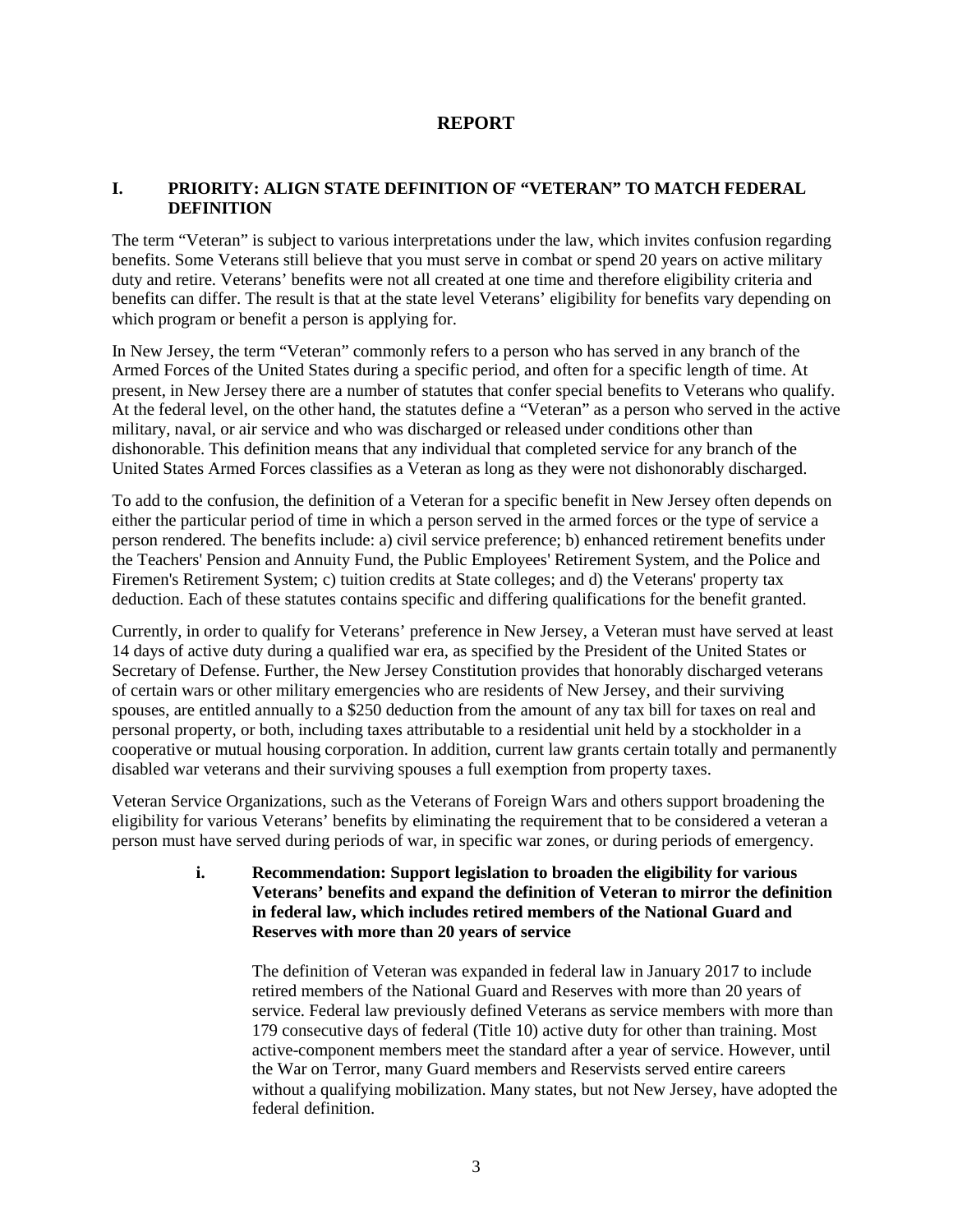Cost: The estimate of newly eligible Veterans in New Jersey may increase each year from the current number, which is approximately 200,000. The legislation would require expenditure increases to the Property Tax Relief Fund for reimbursements to municipalities for property tax deductions by up to \$59.6 million in the first year. The legislation could also increase annual contribution costs for the State for the Teachers' Pension and Annuity Fund (TPAF) and the Public Employees' Retirement System (PERS).

#### **ii. Recommendation: Support legislation to expand eligibility for Veterans' civil service preference and create additional preference benefits**

Legislation currently awaiting a vote in the State Senate would expand the eligibility for Veterans' hiring preference in the civil service so that individuals who are eligible for Veterans' preference in the federal civil service but are not eligible in the State civil service would receive additional points above the individual's earned score on State civil service examinations. To receive additional points, a person must meet the eligibility requirements under federal law. Five points would be added to the passing examination score of an individual who is currently not eligible for State Veterans' hiring preference. Ten points would be added to the passing examination score of an individual who is not eligible for State disabled Veterans' hiring preference, but who served at any time and (1) has a present service-connected disability or (2) is receiving compensation, disability retirement benefits, or a pension from the federal military or the VA. The application of this new benefit to disabled veterans who did not serve in a time of war would apply only if an amendment to the State constitution is approved by the voters to permit such disabled Veterans to receive the benefit.

Cost: According to the fiscal estimates prepared by the Office of Legislative Services with respect to the proposed legislation, there is a \$900,000 cost for a one-time programming change to accommodate an extra point preference program for specified Veterans.

## **II. PRIORITY: CONDUCT FEASIBILITY STUDY TO EVALUATE SEPARATE NJ DEPARTMENT OF VETERANS AFFAIRS**

Since the late 1980s, the overall structure of DMVA has remained largely unchanged. The Adjutant General is a member of the Governor's cabinet and is responsible for commanding the New Jersey Army and Air National Guard and managing all of the State Veterans' programs, commissions and facilities. The Adjutant General has two deputies: (1) the Deputy Adjutant General ("DAG"), and (2) the Administrator of Veterans' Affairs as outlined in NJAC 5A:1-1.3(b) and (c).

The Administrator of Veterans' Affairs directs and oversees three (3) divisions: (1) the Division of Veterans' Administrative Services, (2) the Division of Veterans' Loans, Grants and Services, and (3) the Division of Veterans' Training, Information and Referrals. Each division has a Director. The Division of Veterans' Administrative Services is responsible for the supervision and operation of the three (3) Veterans' nursing homes (Paramus, Vineland, Menlo Park), and the New Jersey Veterans' Memorial Cemetery - Arneytown.

In July 2016, as a Democratic gubernatorial candidate, Phil Murphy wrote an op-ed to advocate for a new approach to how New Jersey serves Veterans. The proposal was to, "Divide DMVA into two separate agencies — one with responsibility for the National Guard and another responsible for Veterans.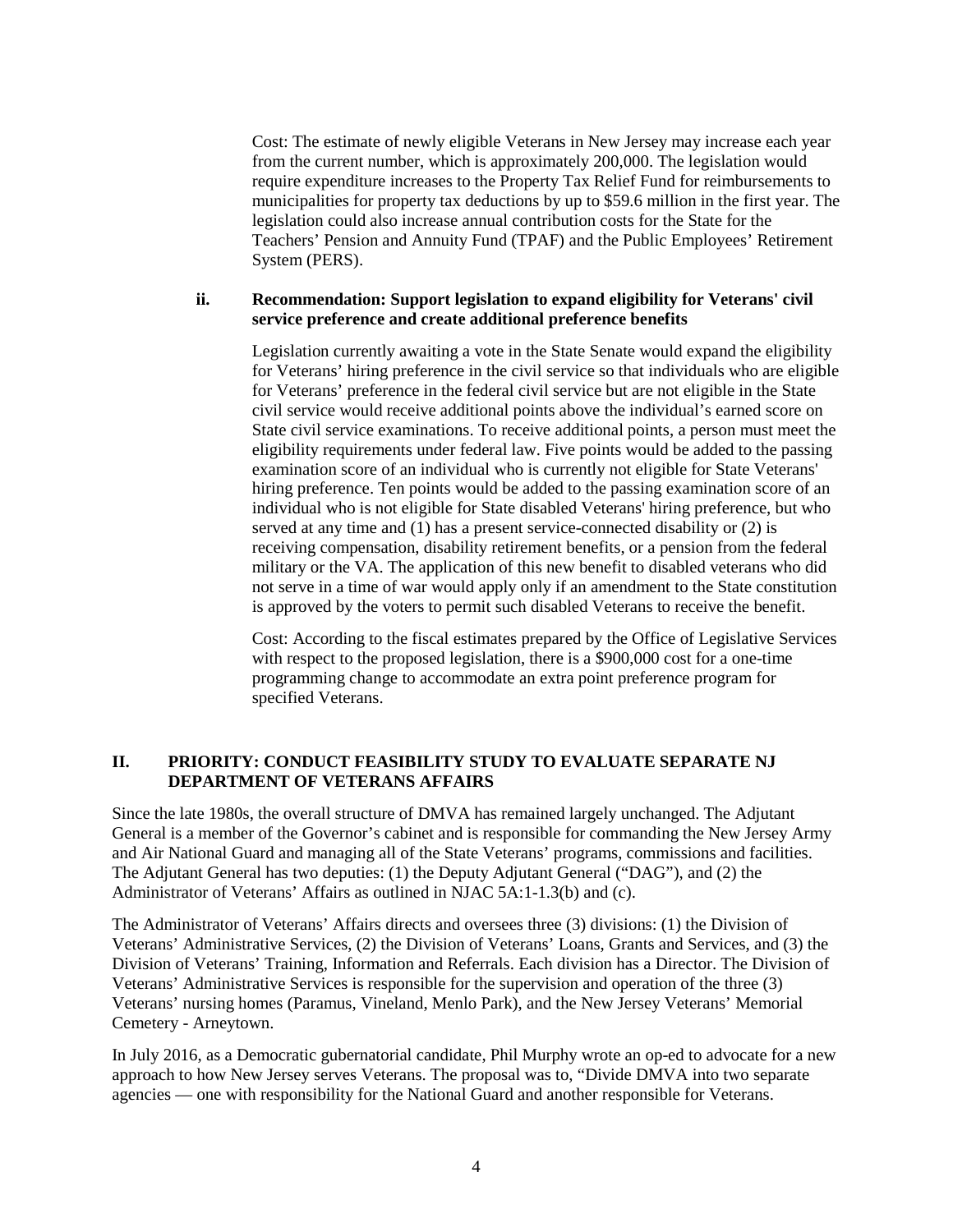Veterans' issues are fundamentally distinct from military affairs, and our bureaucratic structure should reflect that reality."

If restructured, the new NJ Department of Veterans Affairs would consist of the following divisions: Employment and Skills Development; Mental health; Higher Education**;** Veteran-Owned Businesses; and Military Transitions and Families.

**i. Recommendation: Conduct a study to evaluate the feasibility of a separate NJ Department of Veterans Affairs and coordinate formal focus groups with a diverse array of leaders of many of the State's Veteran Service Organizations as well as Veterans from various conflicts**

FY 2017 budget data notes that the DMVA served approximately 91,000 veterans. DMVA is also responsible for the support and coordination of various services to military Veterans in New Jersey including Outreach and Assistance, Veterans' Haven, Burial Services, and the three Veterans' Memorial Homes in Paramus, Vineland and Menlo Park. The DMVA operates over 16 Veteran service offices throughout the State. DMVA provides support to New Jersey Veterans through a network of services that run the gamut from mental health treatment to long-term care to ensure that veterans receive all applicable federal benefits. Trained Veterans Service Officers at those offices also assist Veterans with issues pertaining to employment, education, burial, counseling, housing, social and medical services and other areas of concern to Veterans and their families. These services of DMVA must be evaluated to decide whether they providing an adequate level of service and whether that service needs improvement. As part of the study, formal focus groups should be held with a diverse array of leaders of many of the State's Veteran Service Organizations as well as Veterans from various conflicts.

Cost: Although the Committee did review a budget for the proposed study, we believe the cost would be minimal.

#### **ii. Recommendation: Conduct a feasibility analysis to determine options for centralizing all Veteran services**

DMVA, in conjunction with Rutgers, operates a veteran peer support program telephone helpline, known as the "Vet2Vet Hotline." The helpline features clinical assessment and assistance to veterans and their family members. In addition, it provides New Jersey Veterans and their families with access to a network of mental health professionals specializing in Post-Traumatic Stress Disorder and other veteran issues, including traumatic brain injury, 24 hours-a-day, and seven days-a-week. Current law requires the appropriation annually of a sum sufficient for the operation of the program. The law also requires the DMVA and Rutgers to consult on a quarterly basis with the New Jersey Division of Mental Health Services within the Department of Human Services, the VA, the New Jersey Health Care Network, at least two New Jersey Veteran Centers, and at least two State recognized Veterans groups.

Vets4Warriors is a 24/7 peer support telephone service designed to meet the underserved needs of the returning National Guard and Reserve members who were now serving their country at unprecedented rates. The program grew out of Rutgers University Behavioral Health Care based on the organization's nationally recognized "Cop2Cop" peer support program. In August of 2013, Vets4Warriors transitioned into the Defense Suicide Prevention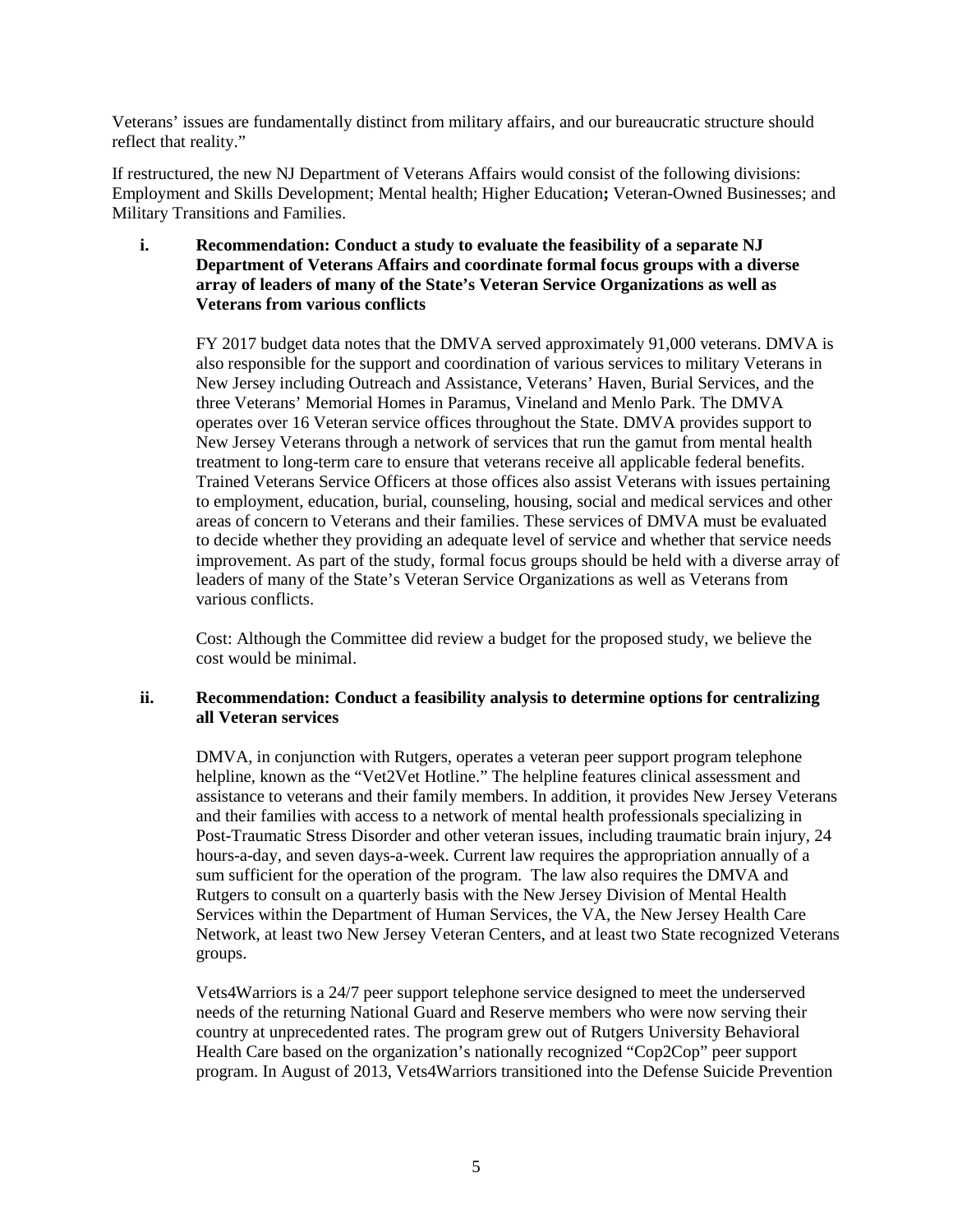Office (DSPO), a federal Department of Defense (DoD) program. When DoD cut support for the program in 2016, the legislature appropriated funds to maintain it.

Since its inception in December 2011, Vets4Warriors has made over 200,000 Veteran contacts and has continuously employed over 40 New Jersey veterans. While the DMVA operates the "Vet2Vet Hotline" in conjunction with Rutgers, the appropriation for Vets4Warriors is in the Department of Health. Vets4Warriors should be in DMVA. Other Veterans programs should be evaluated to see whether they can be centralized in DMVA.

Cost: The "Vet2Vet" Hotline costs \$383,000 and Vets4Warriors costs \$2.5 million. The cost of the study is minimal.

## **III. PRIORITY: COORDINATE WITH VA TO IMPROVE HEALTHCARE**

A bill creating the New Jersey Veterans Hospital Task Force (Task Force) was signed into law on February 3, 2011. The Task Force completed its work in 2012. The Task Force wrote 10 recommendations, among which included a pilot program to give area Veterans greater access to local medical centers, including but not limited to, Cape May Regional Medical Center and Shore Memorial Hospital.

The Task Force reviewed the capital, operational and administrative expenses associated with establishing a new Veterans' health care facility in southern New Jersey, and compared it with the cost of contracting with an existing health care facility to provide medical services to Veterans. The Task Force obtained and reviewed statistical data on the number of veterans residing in Atlantic, Burlington, Camden, Cape May, Cumberland, Gloucester, Ocean, and Salem counties and the number of Veterans receiving medical services at hospitals within those counties in the past five years.

During the Task Force meetings, its 18 members received testimony from Veterans about the significant challenges faced seeking healthcare and the demeaning process they had to go through to meet their healthcare needs. Some of the hardships mentioned included traveling considerable distances from their homes in southern New Jersey, in some cases resulting in trips of more than 100 miles and five hours travel time, and then spending additional time waiting for a meeting with a doctor.

In January 2016, legislation was enacted to require the DMVA to establish a program to provide assistance to qualified Veterans in in-patient and out-patient treatment programs to travel to attend medical counseling appointments for service-connected conditions approved and authorized by the VA in New Jersey. Currently, the DMVA is required develop, in cooperation with NJ Transit and the VA, a program to provide reimbursement, subject to available State or federal funding to qualified Veterans who spend their own funds to travel on public transportation to and from medical counseling appointments for service-connected conditions within the State using any bus or rail passenger service conducted by NJ Transit, when the Veteran is not otherwise eligible for payment for travel or reimbursement by means of an existing State or federal program.

Statistics show that 360,000 out of 1.8 million Veterans who served in Iraq or Afghanistan have traumatic brain injuries (TBI). Between four and 26% of those who have served since 2001 have a serviceconnected disability. In total, of America's 22 million Veterans, more than 3 million are receiving VA disability compensation.

The VA health system has capacity issues and a lack of specialties especially for female Veterans. Of America's 22 million Veterans only 9 million or 41% use the VA. Primary care services for women are lacking (e.g. only one in four VA facilities have gynecology services on site) and there are only five VA Veteran Centers Statewide. The provision of care in communities is important for all Veterans, especially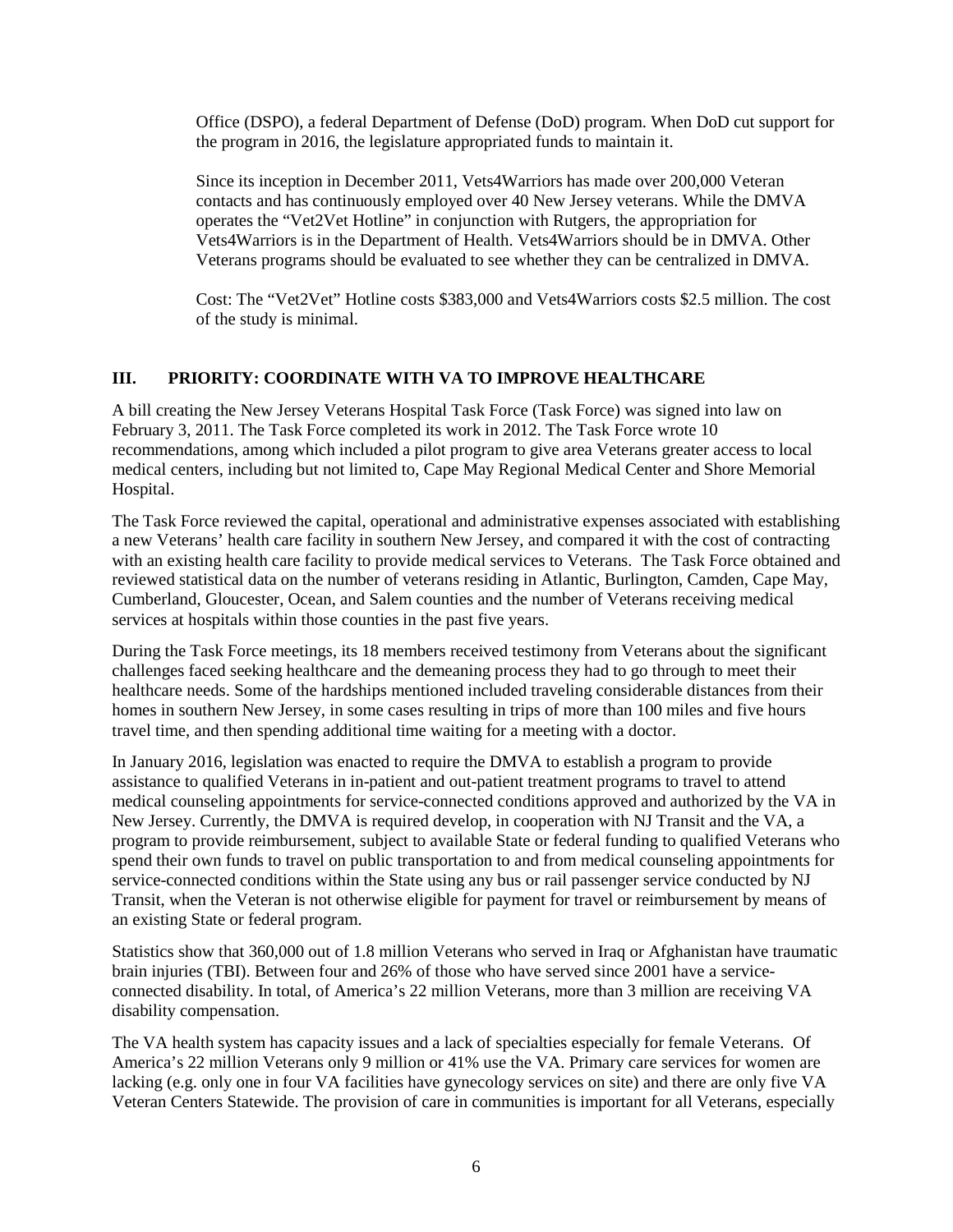where there is a lack of geographic access in southern New Jersey and the northwest, despite 23 in State VA healthcare facilities. Veterans face ongoing issues with TBI, PTSD, substance abuse, military sexual assault, recovery from injuries-amputations/orthopedics.

The VA system of care through the Veteran Integrated Service Network (VISN) geographic network benefits only the VA and is detrimental to NJ Veterans who have to seek care in out-of-state facilities (NY, PA, and DE). It is confusing and difficult to navigate and only 13% of VA administrators and providers are Veterans. Military culture has only been part of the VA's orientation consistently in the last four years.

**i. Recommendation: Implement regulations through the NJ Department of Health, or as a condition of any State funding received by hospitals and clinics, to require New Jersey healthcare entities to accept Tricare, VA Choice or military insurance reimbursement so that veterans who lack access to the VA can get timely care**

The Governor-elect cannot directly change VA health policies but can influence changes in many ways through the congressional delegation. The VA is moving toward community based care in the private sector. Meanwhile, the Governor-elect can insist that statewide providers accept VA contracts when offered and TRICARE/VA Choice or military insurance reimbursement which is not currently universally accepted at all hospitals and providers.

Cost: The cost should be minimal.

#### **ii. Recommendation: Implement regulations to expand access to "telehealth" starting with online prescription refills, renewal of medication and primary care help**

Many Veterans experience considerable hardships included traveling considerable distances from their homes in southern New Jersey, in some cases resulting in trips of more than 100 miles and five hours travel time and then spending additional time waiting for a meeting with a doctor. This measure would allow Veterans to remain in place without the need for long and tedious travel.

Cost: Telehealth may result in decreased expenditures in the long term due to improved management and coordination of treatment for chronic diseases.

#### **iii. Recommendation: Facilitate electronic medical records (EMR) and database access across VA and private providers**

Having EMR or electronic health records more functionally integrated would be beneficial for everyone, not just veterans.

Cost: Electronic medical records are expected to have lower costs because of better coordination of care and a reduction in medical errors.

#### **iv. Recommendation: Improve transportation to VA facilities. Provide public transportation directly to the Lyons VA facility, which provides specific women's services, beginning with establishing a bus stop for Access Link/NJ Transit**

New Jersey provides transportation services for Veterans, through a DMVA funded program, to the East Orange VA health care facility, but not to VA health care facilities in Wilmington or Philadelphia. Currently, the Veterans Transportation Program only offers transportation solutions to eligible New Jersey Veterans to and from the VA health care facility in East Orange, New Jersey. Currently, there is no public transportation available to the Lyons VA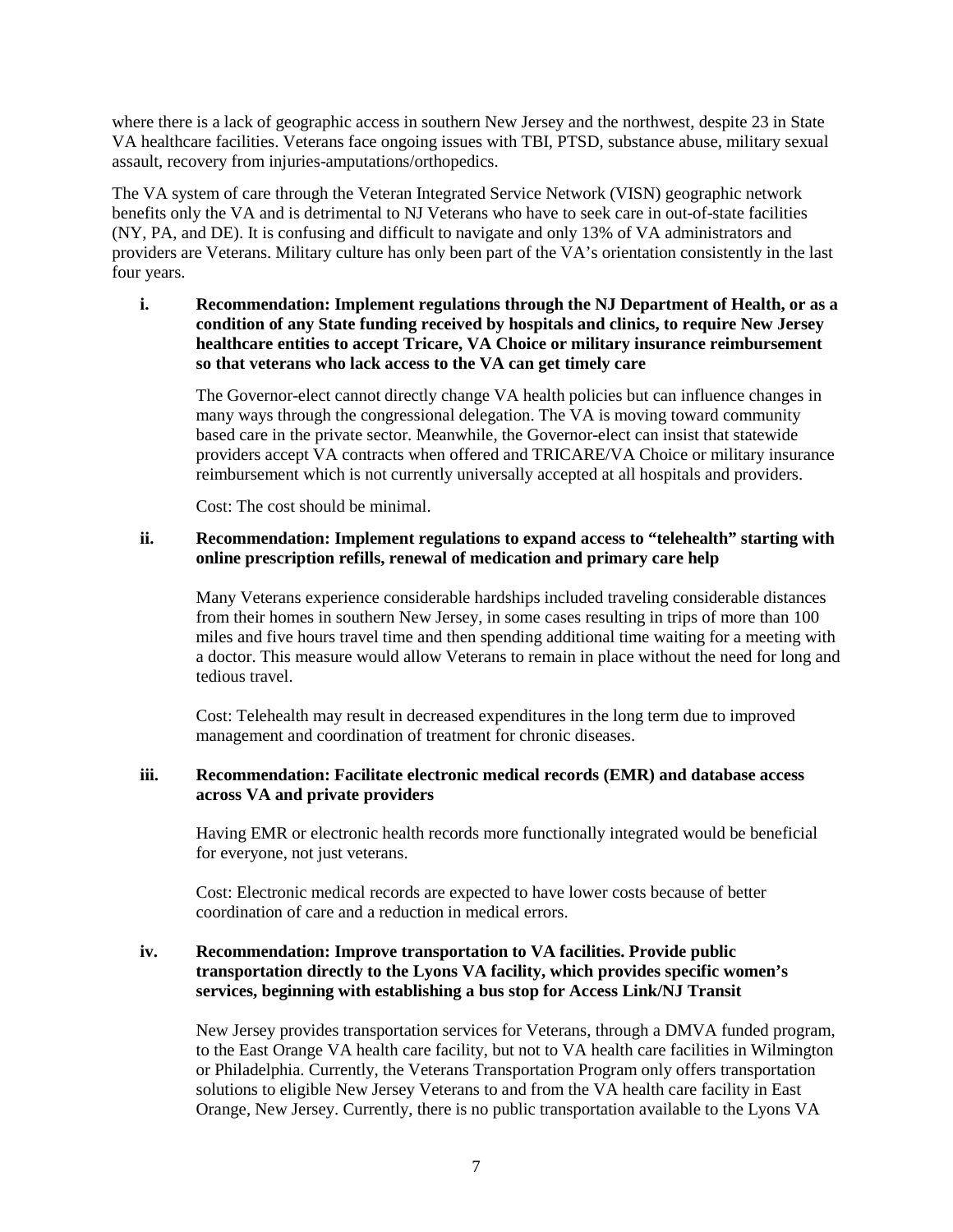facility in Somerset County, the only facility in the State that provides services to women veterans.

Many Veterans, because of an illness, disability, or financial constraints, find transportation to various locations, especially medical appointments, to be a hardship. Many older Veterans are in need of transportation because they no longer drive but still have medical appointments. Access Link does charge a minimal fare and the service is only available where NJ Transit currently has an established route.

The Governor-elect direct Access Link/NJ Transit to provide bus transportation to, and create a bus stop in, Lyons.

Cost: We did not conduct a study of the cost of providing bus service to Lyons. The symbolic benefit of doing so, however, would be considerable.

## **IV. PRIORITY: SET A STATEWIDE GOAL TO REDUCE VETERAN HOMELESSNESS TO "FUNCTIONAL ZERO"**

In May 2009, President Barack Obama signed legislation that required the federal Interagency Council on Homelessness to develop "Opening Doors" as the first national plan to combat homelessness. "Opening Doors" outlined the federal government's commitment to make homelessness a priority for all federal agencies and to partner with states, localities, private organizations and other stakeholders to make existing homeless programs more effective and efficient by using strategies that already have proved to be successful, most notable among these efforts is combining housing and supportive services for the chronically homeless. "Functional Zero" is reached when the number of Veterans who are homeless, whether sheltered or unsheltered, is no greater than the monthly housing placement rate for Veterans.

The State of New Jersey operates two transitional housing programs for homeless Veterans. Veterans Haven-North is a 100-bed, temporary home and training center for homeless Veterans which opened in July 2012. It is run by DMVA in a Spanish-mission-style facility, once part of the State's Hagedorn Gero-Psychiatric Hospital in Glen Gardner, Hunterdon County.

Veterans Haven-South is the second of DMVA's transitional housing programs for homeless Veterans on the grounds of the Ancora Psychiatric Hospital. The program is a long-term program, lasting three to six months during which veterans go through psychological, social, and vocational rehabilitation. The home is funded by DMVA and is supported by the VA and the federal Department of Housing and Urban Development (HUD) as well as service organizations, community agencies, veterans groups, and private citizen donations. Non-profit groups that serve Veterans believe that all programs to assist homeless veterans must focus on helping them obtain and sustain employment.

The staff at Veterans Haven-South specializes in mental health/social services counseling, vocational rehabilitation (workforce training partnerships), and nursing. A 24-hour-staff is on duty to provide psychological assistance, mentoring, and transportation services to the residents for medical appointments and other addiction counseling meetings.

**i. Recommendation: Set a Statewide goal by Executive Order to get Veteran homelessness to "functional zero" within one year by focusing on residential job training and active outreach (Veterans Haven, Stand Downs for homeless Veterans)**

One of the benchmarks was to include Veterans experiencing long-term homelessness as well as chronic homelessness to make it clear that no Veterans, with few and rare exceptions, can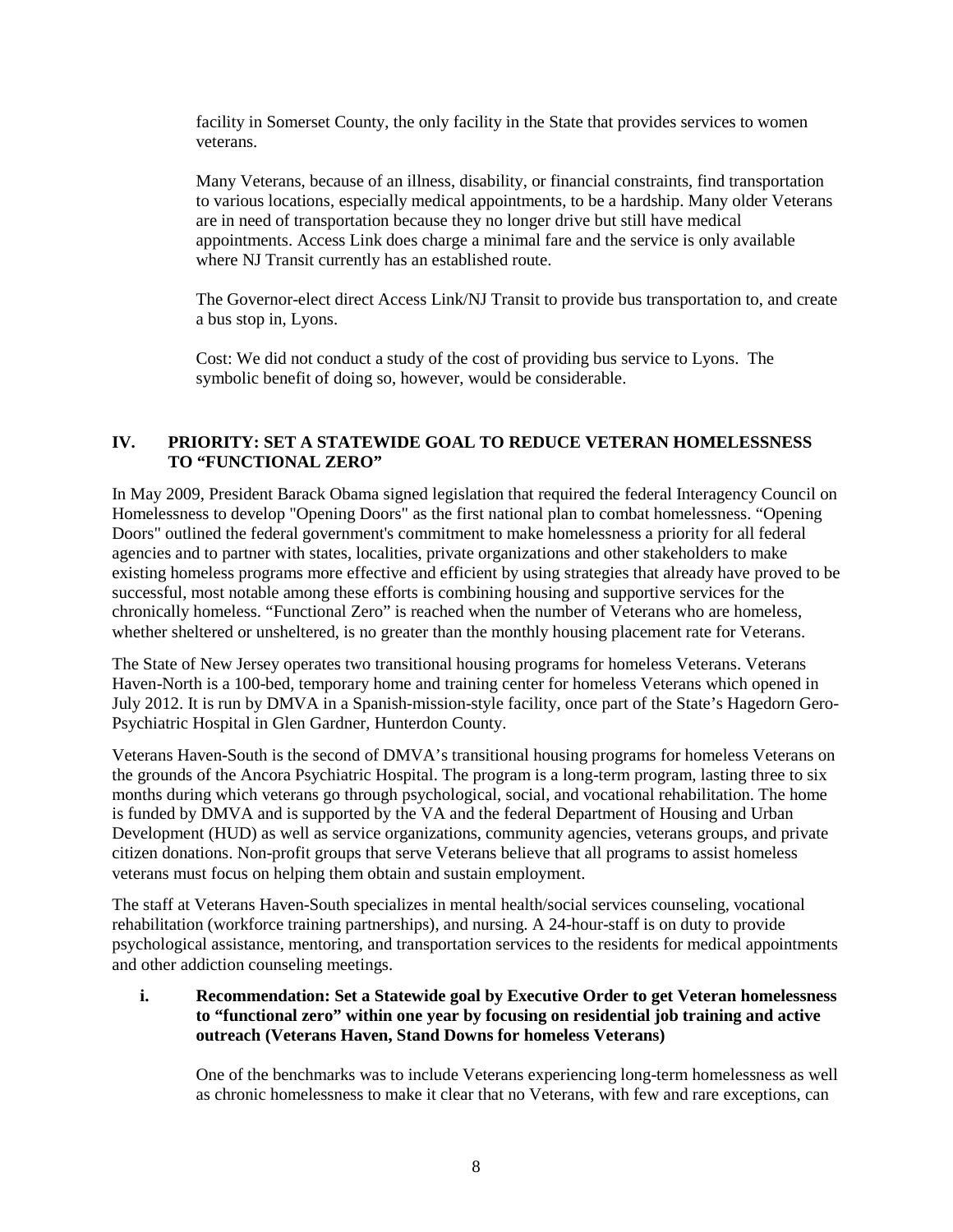remain homeless for extended periods of time. In 2016, according to the federal Department of Housing and Urban Development, Bergen County became the first county in New Jersey to end chronic Veteran homelessness.

Stand Downs refer to a grassroots, community-based intervention program designed to help homeless Veterans. Homeless Veterans are brought together in a single location for one to three days and are provided access to the community resources needed to begin addressing their individual problems and rebuilding their lives. In the military, Stand Down afforded battle-weary soldiers the opportunity to renew their spirit, health and overall sense of wellbeing.

The Governor-elect should continue to use Veterans Haven and DMVA resources to continue the national progress of the Obama Administration to end Veteran homelessness across the State.

Cost: This initiative should be coordinated with the Housing Policy Group, and should be complementary with its objectives, which also include ending homelessness.

## **V. PRIORITY: ESTABLISH TASK FORCE TO ENSURE NEW JERSEY IS USING ALL AVAILABLE FEDERAL FUNDS**

The Department of Military and Veterans Affairs brings nearly a half a billion dollars a year in federal funds to New Jersey through reimbursement of operating expenses of the National Guard and from VA entitlements DMVA obtains on behalf of Veterans. Federal funds have also benefited NJ National Guard armories.

According to the FY 2018 DMVA budget, Veterans Service Officers have steadily increased the amount of VA benefits received by New Jersey veterans from \$72 million in FY 2009 to \$173 million in FY 2016. That represents a 140% increase. Nevertheless, the majority (85%) of that money went to New Jersey Veterans for compensation for service-connected ailments, which includes Post-Traumatic Stress Disorder, (PTSD) Traumatic Brain Injury, and Agent Orange Exposure and hearing loss.

DMVA's three long-term care Memorial Homes for Veterans and their spouses in Menlo Park, Paramus and Vineland provide care to 948 residents annually. The FY 2018 DMVA budget notes that in addition to State appropriations of \$78 million, the Memorial Homes leverage nearly \$11 million in federal Medicare funds to offset operating costs. Furthermore, collections of federal VA diem and resident contributions were deposited directly into the State's General Fund.

FY 2018 DMVA information notes that the operations costs for Veterans Haven-South were \$2.3 million, of which \$963,000 was appropriated. The balance is provided by the federal VA Grant Per Diem Program (GPD). The operational costs for Vets Haven-North were \$1.9 million, of which \$1.1 million was appropriated. The balance was provided by the VA under the Shield Program to alleviate acute homelessness among Veterans.

**i. Recommendation: Establish a Task Force by Executive Order to ensure that New Jersey is fully utilizing all available federal funds, including but not limited to, skilled nursing facilities vs assisted living, homelessness, post-traumatic stress disorder care (PTSD), chronic pain, research, education and hospice care**

New Jersey needs to work closely with our congressional delegation to maximize all available federal funds to serve our Veterans and service members. We could always do better to improve the lives of our Veterans, service members and their families.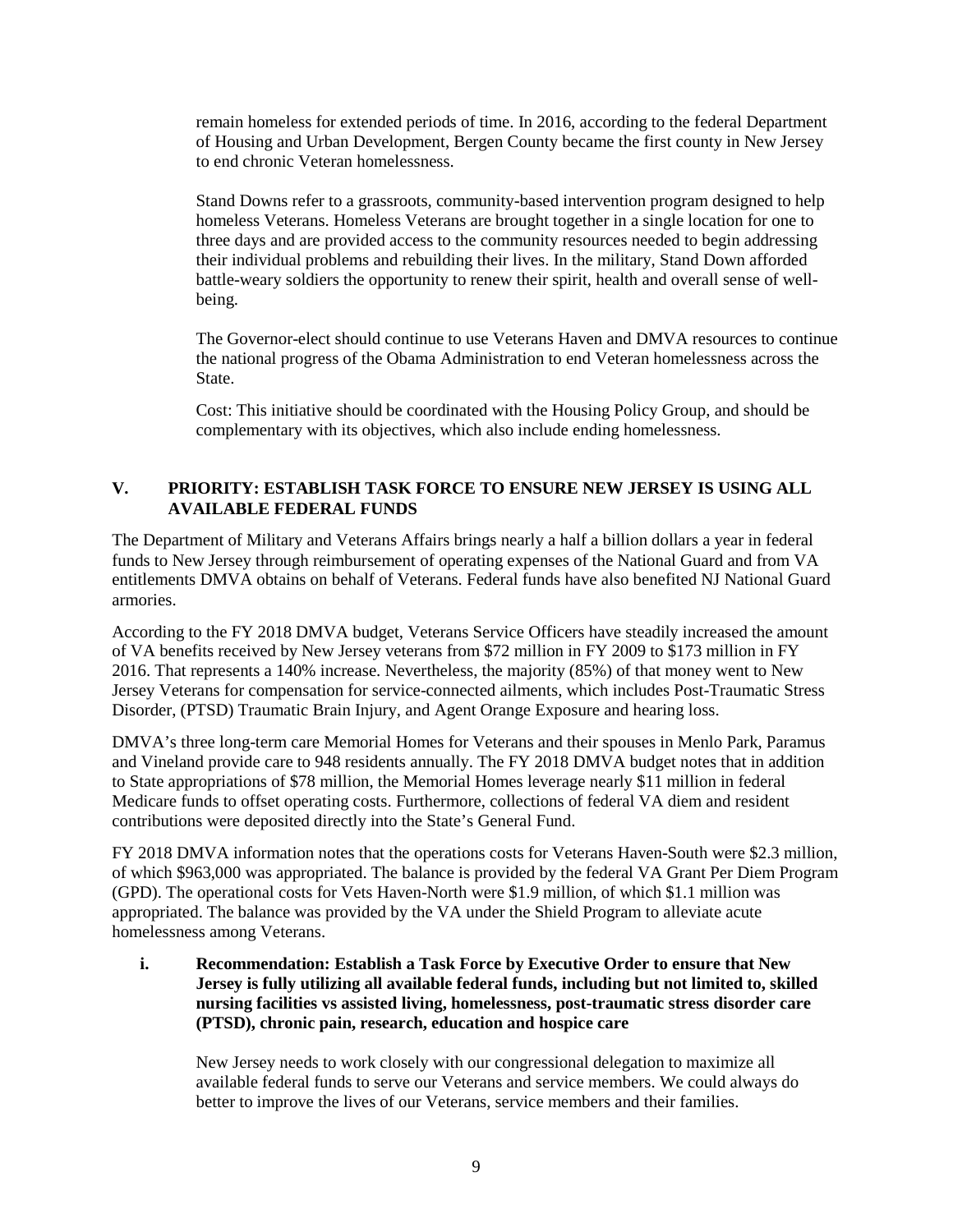The Governor-elect should appoint Veteran leaders, medical personnel, and the Military and Defense Economic Ombudsman, as well as budget experts.

New Jersey should maintain lobbying efforts to build coalitions with the National Governor's Association and the New Jersey Congressional Delegation.

Cost: The cost is minimal.

#### **VI. PRIORITY: IMPROVE OUTREACH TO INCREASE THE NUMBER OF VETERANS ACCESSING BENEFITS**

In January 2016, legislation was enacted to require the Adjutant General of DMVA to create a comprehensive public webpage for women Veterans. That webpage includes, but is not limited to the following information: Veterans' legal rights, benefits, medical and insurance issues, education, the transition from active service to civilian life, and other resources available to Veterans.

DMVA has a "One Mall a Month" schedule for the Veterans Outreach Program to talk one-on-one with Veterans or their family members about the wide variety of State and federal Veterans benefits. Many Veteran Service organizations members volunteer at the Department's three Veterans Memorial Homes (Paramus, Vineland, and Menlo Park) and the Veterans Haven transitional housing program.

Veterans services—although there are comprehensive resources and services, coordination can be fragmented and information difficult to find. Websites are not user friendly and adequate personnel positions are not always filled due to State hiring freezes. Transitioning to civilian jobs or schools has been fragmented with outreach not connecting with the military members exiting the United States Armed Services whether active duty, Guard or Reserve.

## **i. Recommendation: Direct the DMVA by administrative action to create a user-friendly website with information on how to navigate the benefits system in New Jersey**

The Governor-elect should direct the DMVA to create a user-friendly website with information on how to navigate the benefits system in New Jersey. There should be an effort to separate the National Guard website from the Veterans' website.

Cost: The cost should be minimal.

#### **ii. Recommendation: Expand "peer-to-peer" Veterans' assistance in navigating benefits systems**

Veterans are much more likely to respond to assistance from a fellow Veteran. This is why "peer-to-peer" is so important. Similarly, in Veterans Courts one key to their success is the involvement of mentors, other Veterans with common experiences who guide the participants through the process and offer support. Veterans form relationships with their mentors and other Veterans. The Governor-elect should direct the DMVA to encourage more "peer-topeer" Veterans' assistance.

Cost: The cost should be minimal because of volunteers.

### **iii. Recommendation: Ensure every county has a Veteran Service Office actively addressing Veterans' needs, and establish a statewide coordination entity**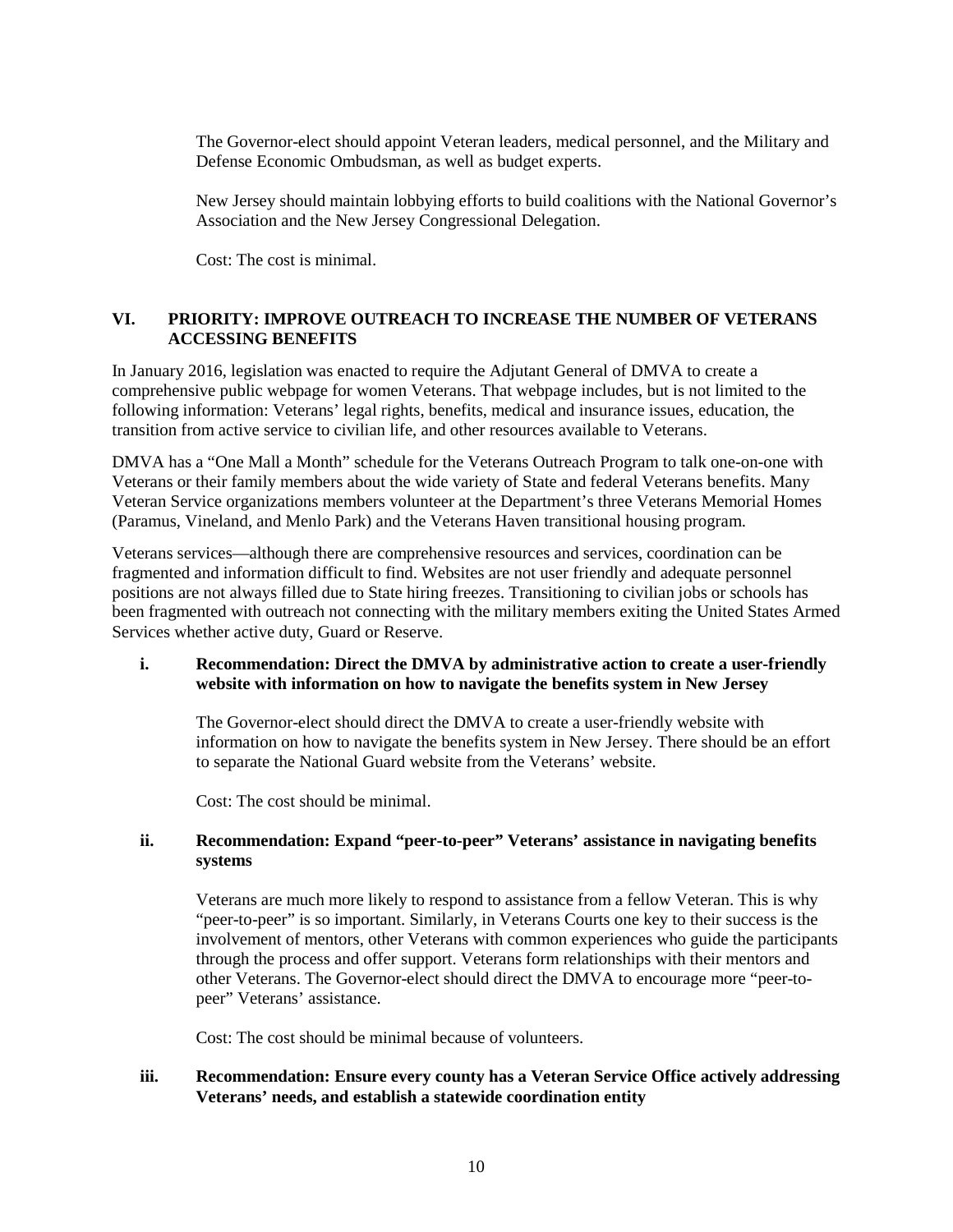The DMVA operates over 16 Veteran service offices throughout the State. DMVA provides support to New Jersey Veterans through a network of services that run the gamut from mental health treatment to long-term care to ensure that veterans receive all applicable federal benefits.

The Governor-elect should direct the DMVA by regulation to establish appropriate agreements to work with the counties to streamline the process for Veterans to help coordinate their benefits.

Cost: The cost should be minimal.